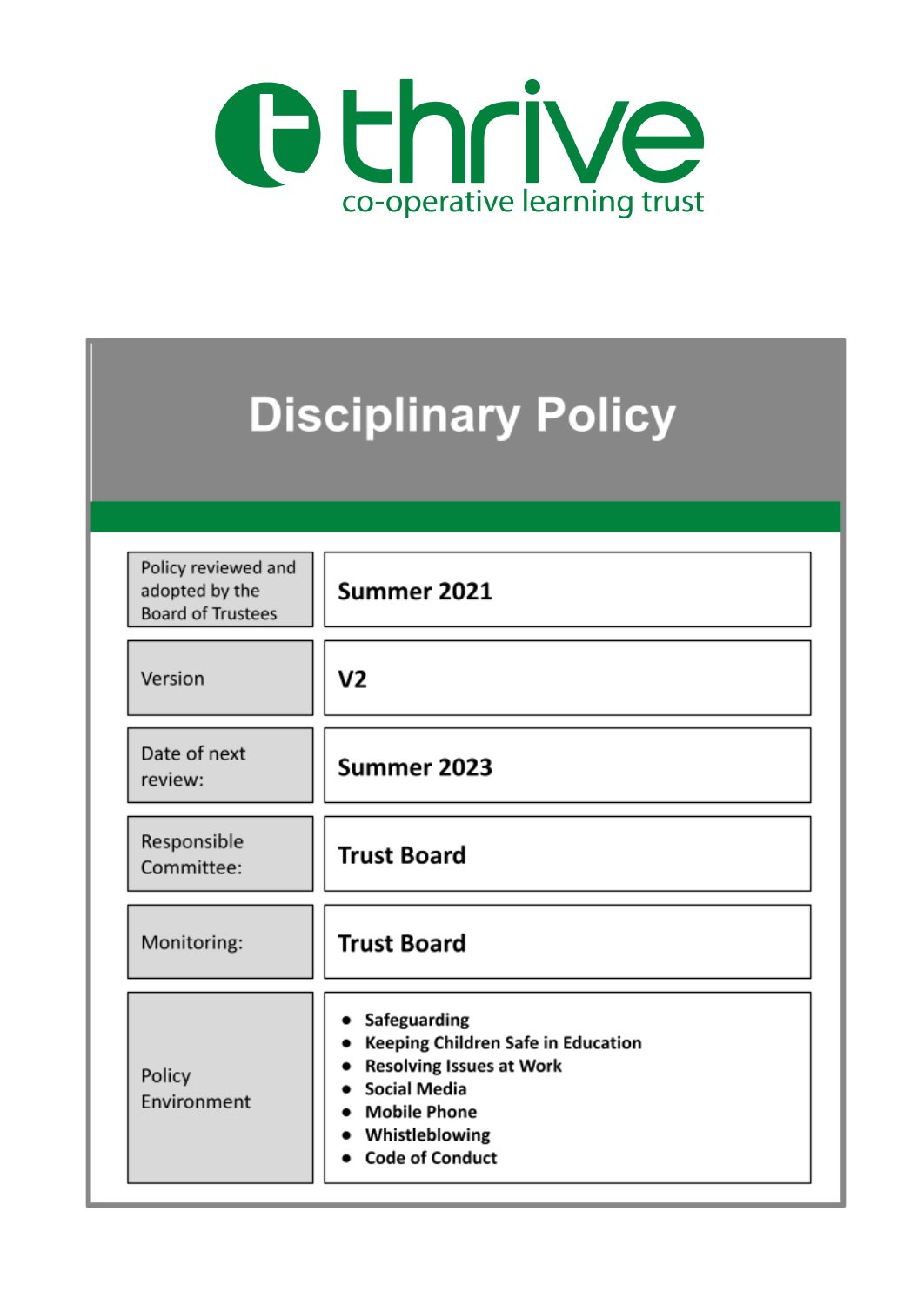# **Contents**

| 1. Introduction                                                           | $\overline{\mathbf{2}}$ |
|---------------------------------------------------------------------------|-------------------------|
| 2. Purpose and General Principles                                         | $\overline{\mathbf{2}}$ |
| 3. Legislation and guidance                                               | $\mathbf{2}$            |
| 4. Right to be accompanied                                                | 3                       |
| 5. Informal Stage                                                         | 3                       |
| 6. Formal Stage (see flowchart at Appendix 1)                             | 3                       |
| 7. Precautionary Action                                                   | 3                       |
| 8. The formal investigation                                               | 4                       |
| <b>9. Disciplinary Hearing</b>                                            | 4                       |
| 9.1 Disciplinary hearing process                                          | 4                       |
| 9.2 Postponement of any disciplinary hearing                              | 5                       |
| 9.3 The disciplinary hearing outcome                                      | 6                       |
| 9.4 Disciplinary hearing outcome levels                                   | 6                       |
| 10. Right of Appeal                                                       | 7                       |
| 11. Referrals to external agencies                                        | 7                       |
| <b>Appendix 1: Disciplinary Process Flowchart</b>                         | 8                       |
| <b>Appendix 2: Examples of Misconduct</b>                                 | 9                       |
| <b>Gross Misconduct</b>                                                   | 9                       |
| <b>Other Misconduct</b>                                                   | 9                       |
| Appendix 3: Agenda for Disciplinary Hearing / Disciplinary Appeal Hearing | 11                      |
| <b>Appendix 4: Making a Decision</b>                                      | 12                      |
| <b>Appendix 5: Managing Appeals</b>                                       | 13                      |
| <b>Appendix 6: Formation of Hearings and Appeals Panels</b>               | 15                      |

**\_\_\_\_\_\_\_\_\_\_\_\_\_\_\_\_\_\_\_\_\_\_\_\_\_\_\_\_\_\_\_\_\_\_\_\_\_\_\_\_\_\_\_\_\_\_\_\_\_\_\_\_\_\_\_\_\_\_\_\_\_\_\_\_\_\_\_\_\_\_\_\_\_\_\_\_\_\_\_\_\_\_\_\_\_\_\_\_**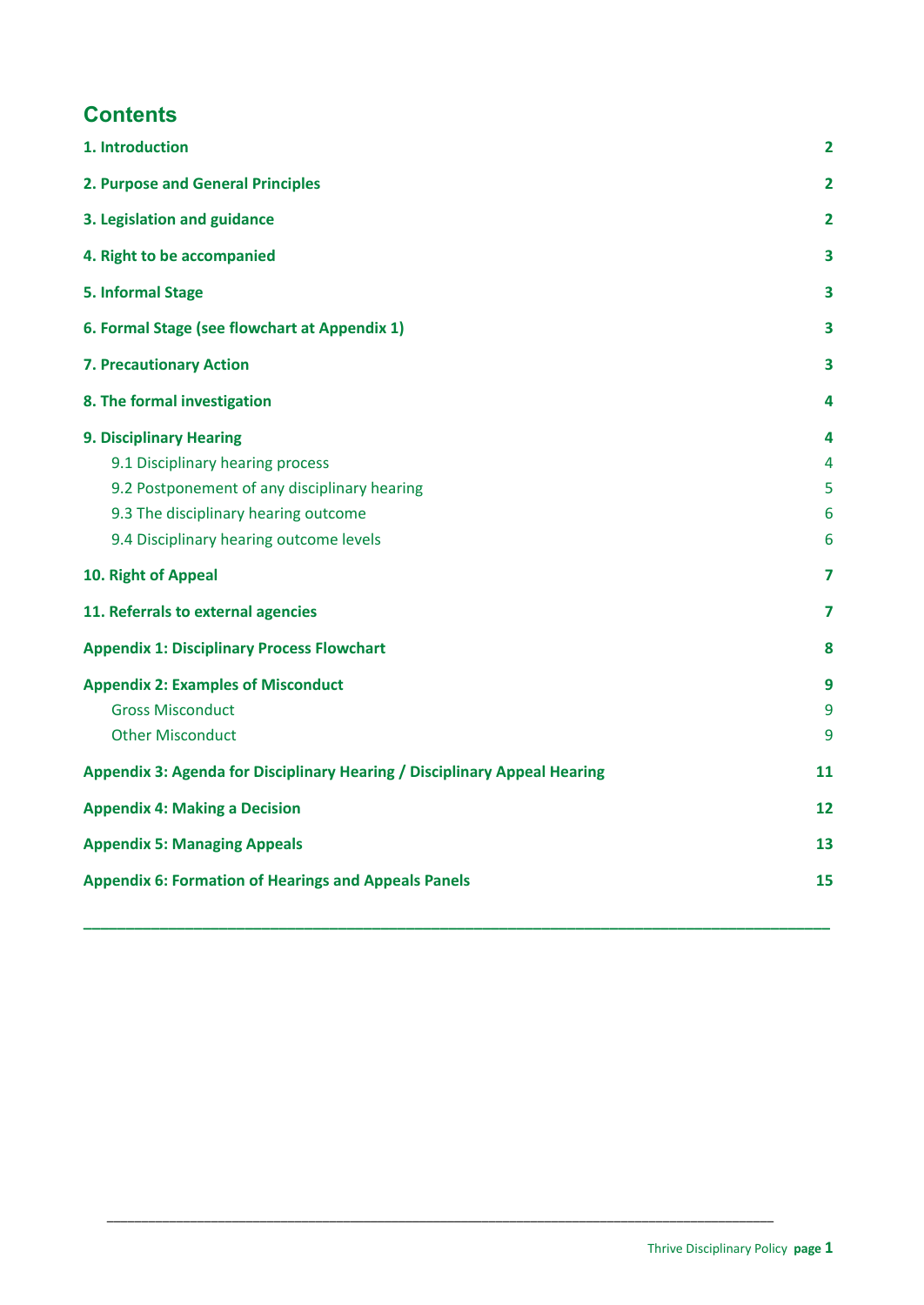# <span id="page-2-0"></span>**1. Introduction**

- 1.1 Our vision, underpinned by co-operative values<sup>1</sup>, is threefold; to work in partnership with the community we serve to combat social exclusion and deprivation, to build a sustainable and vibrant community and local economy, and to provide learners with a global perspective helping them to become responsible and articulate citizens in a global economy. We will achieve this by delivering the highest possible standards of education, and for this we rely on the appropriate conduct of all our employees and volunteers.
- 1.2 Thrive welcomes the support of recognised Trade Unions in seeking to implement this policy in a fair and consistent manner.
- 1.3 Prior to final approval by the Trust Board this policy has been the subject of consultation with unions and professional associations; their suggested amendments have been taken into consideration and changes made where they can be agreed.
- 1.4 The Trust is committed to ensuring equality of treatment and fairness in its day to day operation in line with the Equality Act 2010. To this end, the CEO and school managers will share this policy with staff at induction and from time to time during their time at the school to ensure that staff know what is expected of them.

# <span id="page-2-1"></span>**2. Purpose and General Principles**

- 2.1 The disciplinary procedure is applicable to all Thrive staff, and will be applied fairly to all.
- 2.2 All colleagues are encouraged to resolve issues informally through normal supervision and informal discussion. Where this does not achieve the required improvement, or where the issue could be deemed as constituting gross misconduct, the formal process will be used.
- 2.3 This policy aims to manage issues of unacceptable or improper behaviour ('misconduct'). The Trust has a separate policy for managing performance and capability. Managers should apply the appropriate policy and seek HR advice where there is any doubt.
- 2.6 All colleagues subject to the disciplinary procedure will have the right to appeal a warning, dismissal or other sanction.
- 2.7 While a disciplinary case is proceeding, matters should be kept confidential by all parties, so far as practicable. Once action has been decided, the result may be announced, but detailed reasons or evidence given should be kept confidential, unless disclosure is required for legal reasons.
- 2.8 The Trust is sensitive to the concerns and feelings of all those involved in these types of processes and colleagues may wish to contact the independent counselling service, Space 2B Heard on 01482 705023, or [hello@S2BH.org.](mailto:hello@S2BH.org)

### <span id="page-2-2"></span>**3. Legislation and guidance**

- 3.1 This disciplinary procedure follows the ACAS code of [practice](https://www.acas.org.uk/disciplinary-procedure-step-by-step).
- 3.2 In all cases the employer must, as a minimum, tell the employee the nature of the complaint against them, allowing them the opportunity to challenge the allegations, have a representative with them

<sup>&</sup>lt;sup>1</sup> self-help, self-responsibility, democracy, equality, equity, solidarity, honesty, openness, social responsibility and caring for others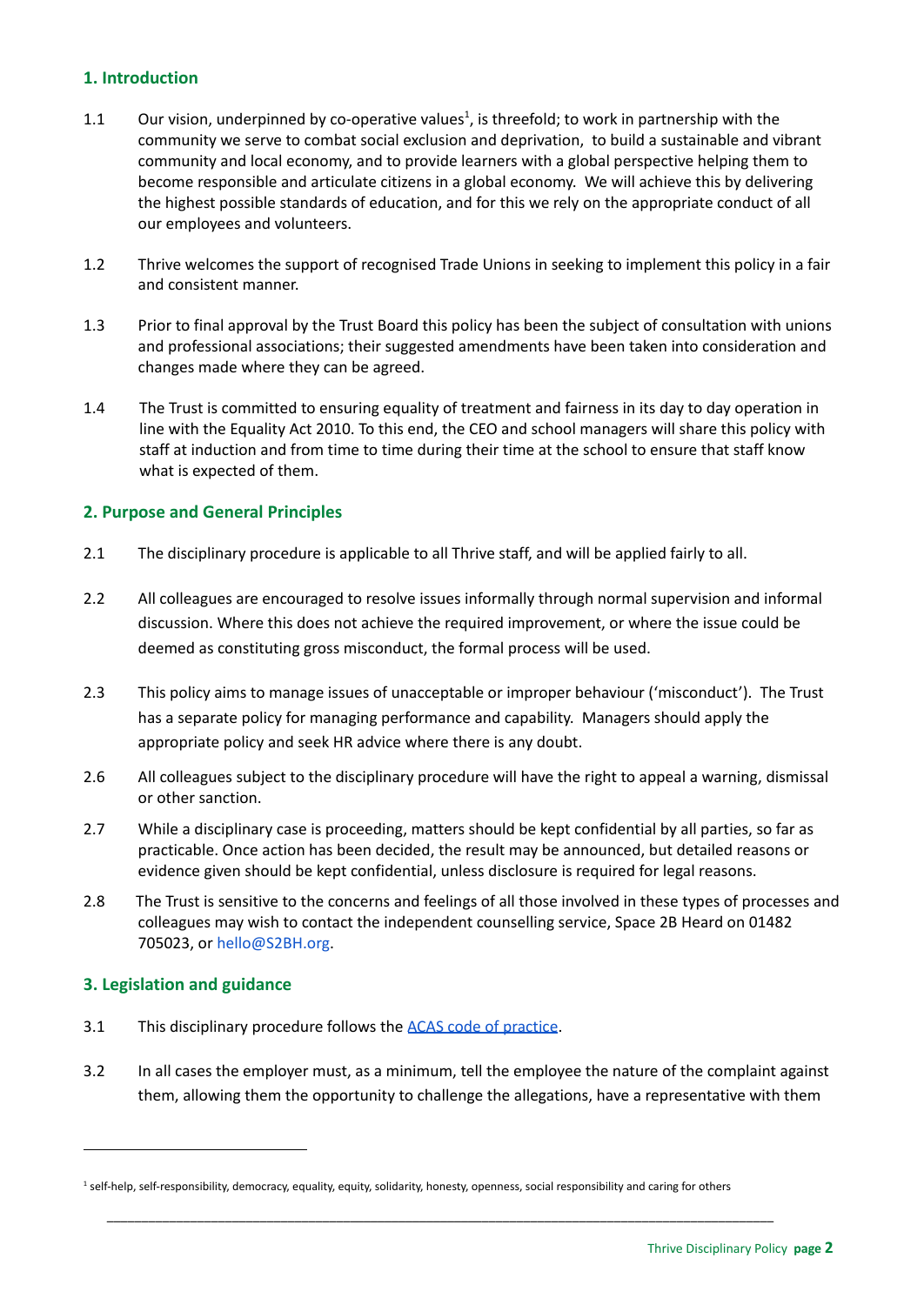during any formal meetings which could lead to a sanction being applied and give them the right to appeal the outcome of the process if they wish.

# <span id="page-3-0"></span>**4. Right to be accompanied**

- 4.1 Colleagues have the legal right to be accompanied by a trade union representative or workplace colleague at Disciplinary Hearings and Appeal Hearings. Thrive extends this right to all meetings of the disciplinary procedure. The accompanying representative has a statutory right to address the hearing or meeting but no statutory right to answer questions on the employees behalf.
- 4.2 Colleagues or anyone accompanying them must not make any electronic recordings of any meeting or hearings conducted under this procedure.
- 4.3 There is no right to legal representation and this will only be allowed in exceptional circumstances and upon request. The request may be refused if agreeing to it could cause an undue delay to the investigation taking place.

# <span id="page-3-1"></span>**5. Informal Stage**

- 5.1 If a minor issue of conduct or fall in standards comes to the attention of the manager, this should be dealt with as part of the normal supervisory function. Advice, support, counselling, assistance and the possibility of further training should be discussed which it is hoped will allow the employee the chance to modify their behaviour before formal disciplinary action is necessary.
- 5.2 Such action is outside of the formal disciplinary procedure, Managers will confirm in writing the outcome of the discussion offering management advice and guidance, indicating that this is not a formal warning under the Disciplinary Policy. The letter should be retained on the employee's file as part of their employment history.

### <span id="page-3-2"></span>**6. Formal Stage (see flowchart at Appendix 1)**

- 6.1 Prior to any formal investigation
	- 6.1.1 Where a more serious case of misconduct is suspected, or if an employee fails to improve and maintain that improvement, formal disciplinary action may be taken. Examples of misconduct are given in Appendix 2.
	- 6.1.2 Before instigating any formal investigation the responsible senior manager should appoint an investigating officer to first undertake an initial fact finding exercise to establish if there is a case to answer. They should also take HR advice.
	- 6.1.3 If it is decided the issue does not need to be taken any further, then the manager should inform anyone involved so far. If it is discovered that an accusation was made maliciously, then the manager should pursue this as a different case.

### <span id="page-3-3"></span>**7. Precautionary Action**

7.1 In some cases it may be necessary to take precautionary action (temporary redeployment or suspension) whilst an investigation takes place: this is not prejudicial in any way to the outcome of the investigation and the employee will remain on normal pay.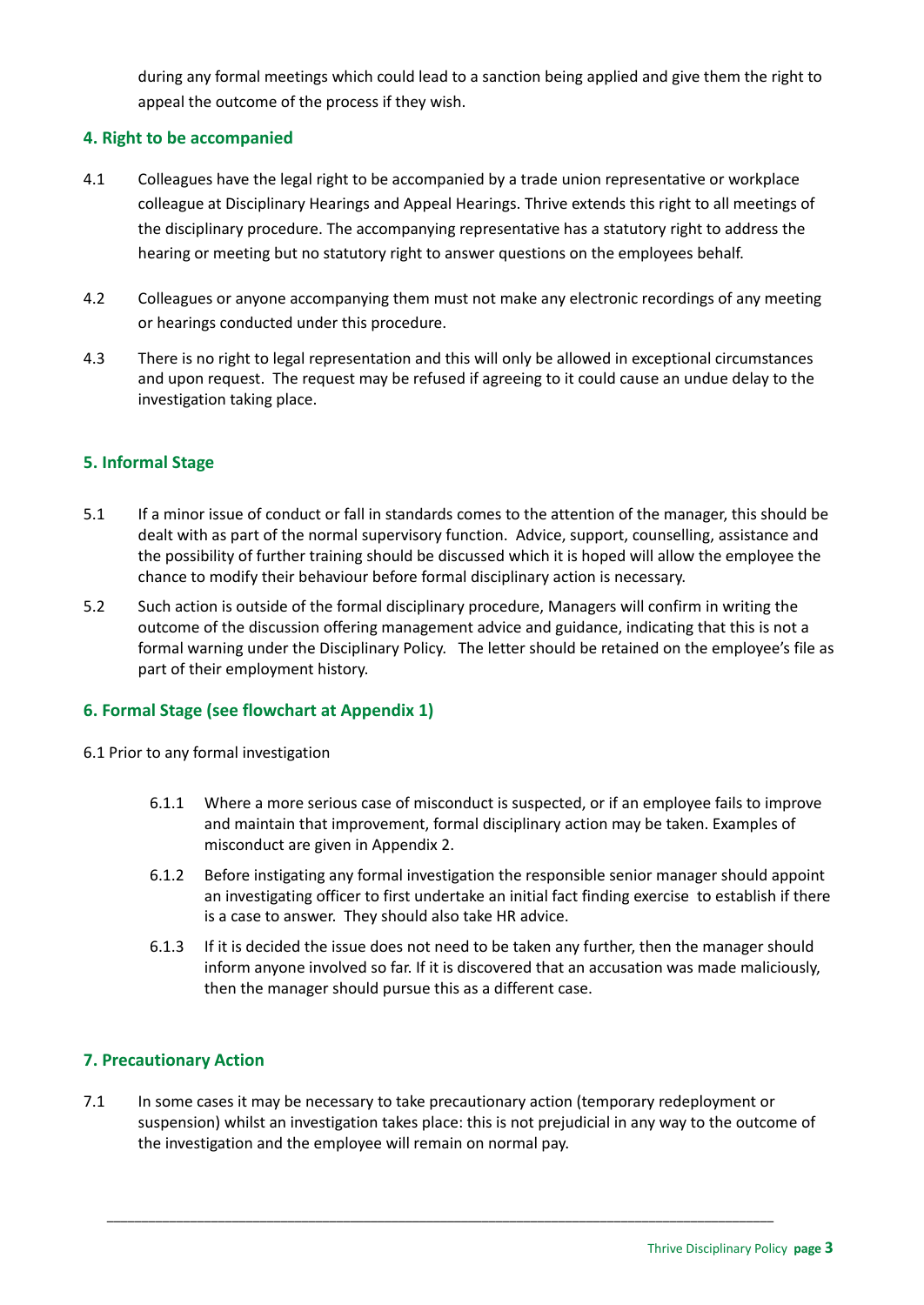- 7.2 Only the Exec Head, CFO and CEO can decide on whether or not to suspend a member of staff . Only the Chair of the Trust Board can suspend the CEO (or in their absence the Vice-Chair).
- 7.2 Precautionary action should be the last resort but may be appropriate where;
	- the allegation(s) constitute potential gross misconduct;
	- where the employee continuing their work may hamper the investigation;
	- where they may commit further misconduct, or;
	- where they, or other people, may be put at risk by them remaining at work.
- 7.3 Any precautionary action should be kept under periodic review during the investigation as a consequence of the evidence gathered. Periods of suspension should be kept to the minimum necessary duration.
- 7.4 During any suspension the school will offer counselling support and provide guidance to any person who has been suspended and will recommend that trade union support and advice is sought.

# <span id="page-4-0"></span>**8. The formal investigation**

- 8.1 If it is deemed there is a case to answer then an investigating officer should be appointed straight away to establish the facts while they are still fresh in the memory of any witnesses. An external Investigating officer may be commissioned to undertake the investigation on behalf of the Trust.
- 8.2 The investigating officer should be a senior manager who is not involved or implicated in the case. They are appointed by the appropriate Senior Manager: they will gather the facts, identify and interview witnesses and obtain documentary evidence. They will produce a report detailing the findings of their investigation.
- 8.3 The first investigatory meeting should normally be held with the person named in the case; this is the opportunity to explain to them the nature of the allegation that has arisen. It also gives them an early chance to respond. They should be reminded to ask their trade union for support at this stage. Copies of the notes of the meeting will be shared with the employee to confirm the notes to be an accurate record of the meeting.
- 8.4 The substantive details of the initial findings should be withheld from managers, Governors or Trustees who might hear the case, so as not to prejudice them taking part in future stages of the process if necessary.
- 8.5 Following the investigation the report will be used by the appropriate Senior Manager to decide whether to proceed to a disciplinary hearing or, alternatively, decide that there is no case to answer, or that the matter should be dealt with informally.

# <span id="page-4-1"></span>**9. Disciplinary Hearing**

### <span id="page-4-2"></span>**9.1 Disciplinary hearing process**

9.1.1 Where a Disciplinary Hearing is to be convened, the employee will be advised in writing of the intention to hold a disciplinary hearing, giving 5 working days notice. The reason for the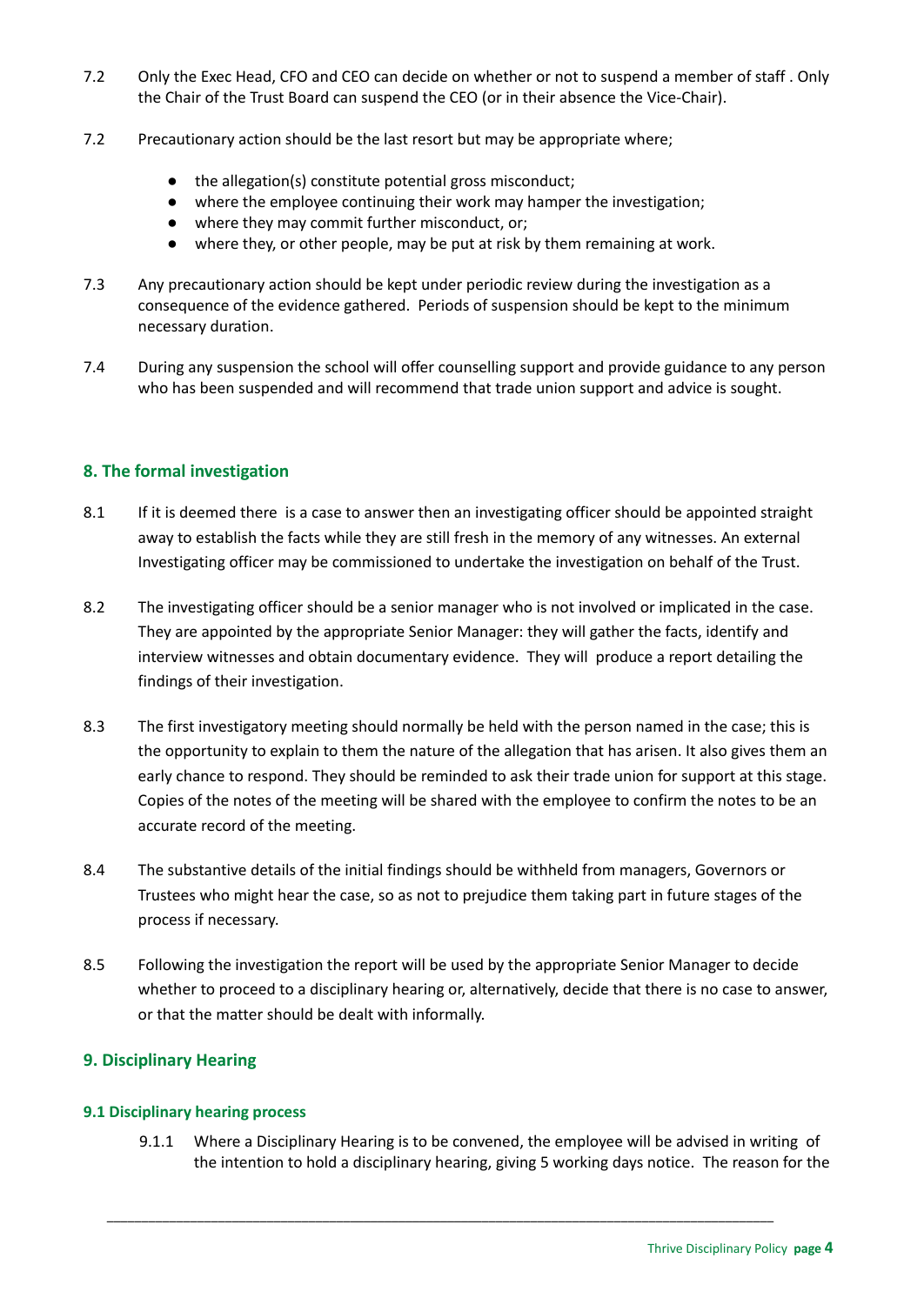hearing will be given, panel members, the date/time and place, the right to be accompanied by a trade union representative and the right to call relevant witnesses.

- 9.1.2 Included with the letter should be the investigation report with any appendices to form an information bundle. Only the information / documentation in this pack may be used during the hearing as evidence, together with any evidence given orally at the hearing. If the employee wishes to submit any further documentation this must be received by the panel at least 2 days prior to the hearing.
- 9.1.3 The employee will be informed that they are required to attend the hearing and that the hearing may go ahead in their absence.
- 9.1.4 All care will be given to ensure that all parties, including the employee's work colleague or trade union representative can be present on the date/time suggested.
- 9.1.5 The agenda for the disciplinary hearing is given at Appendix 3.
- 9.1.6 The Disciplinary Hearing will be heard by a Panel in line with Appendix 6.
- 9.1.7 The person taking notes is there to record the proceedings, and the notes will be used to assist the chair and the panel in making their decision. Notes should be retained with all of the other case material and may be used during any appeal.
- 9.1.8 Both parties will have the opportunity to present and discuss their case including the calling and questioning of witnesses. Witnesses called by either side should attend only for that part of the hearing necessary to give a witness statement and answer questions; they then leave the room.
- 9.1.9 Each side will have the opportunity to consider any further information which may come to light during the hearing, but if this happens and further investigations are needed then the hearing may need to be adjourned.
- 9.1.10 At the conclusion of the hearing, after an adjournment, or as soon as possible thereafter (normally within 2 working days) the chair of the hearing will inform the employee of the outcome. If a disciplinary sanction is to be applied, the employee will be told at what level and advised of their right of appeal as detailed in the appeals section attached at Appendix 4.
- 9.1.11 Disciplinary action will be confirmed in writing normally within five working days of the disciplinary hearing. If dismissal is the outcome, the date of dismissal is the date the employee is informed of the decision, if dismissed without notice; if dismissed on notice, the date the notice period expires. Dismissal may be communicated orally at a hearing; if done later by writing (and it will be confirmed in writing) the date that the written notification is received by the employee.

# <span id="page-5-0"></span>**9.2 Postponement of any disciplinary hearing**

- 9.2.1 In the event that the employee is unable to attend the hearing through circumstances outside their control or because their chosen representative is unavailable, the employee must consider another date offered by the employer. The new date must be reasonable and not normally more than 5 working days after the original date.
- 9.2.2 If the employee declines to attend then they can be given the opportunity to provide a written submission to be read out at the hearing and it may go ahead in their absence. This decision will be made by the Chair of the disciplinary panel taking into account the difficulties that may arise if the matters are left unaddressed.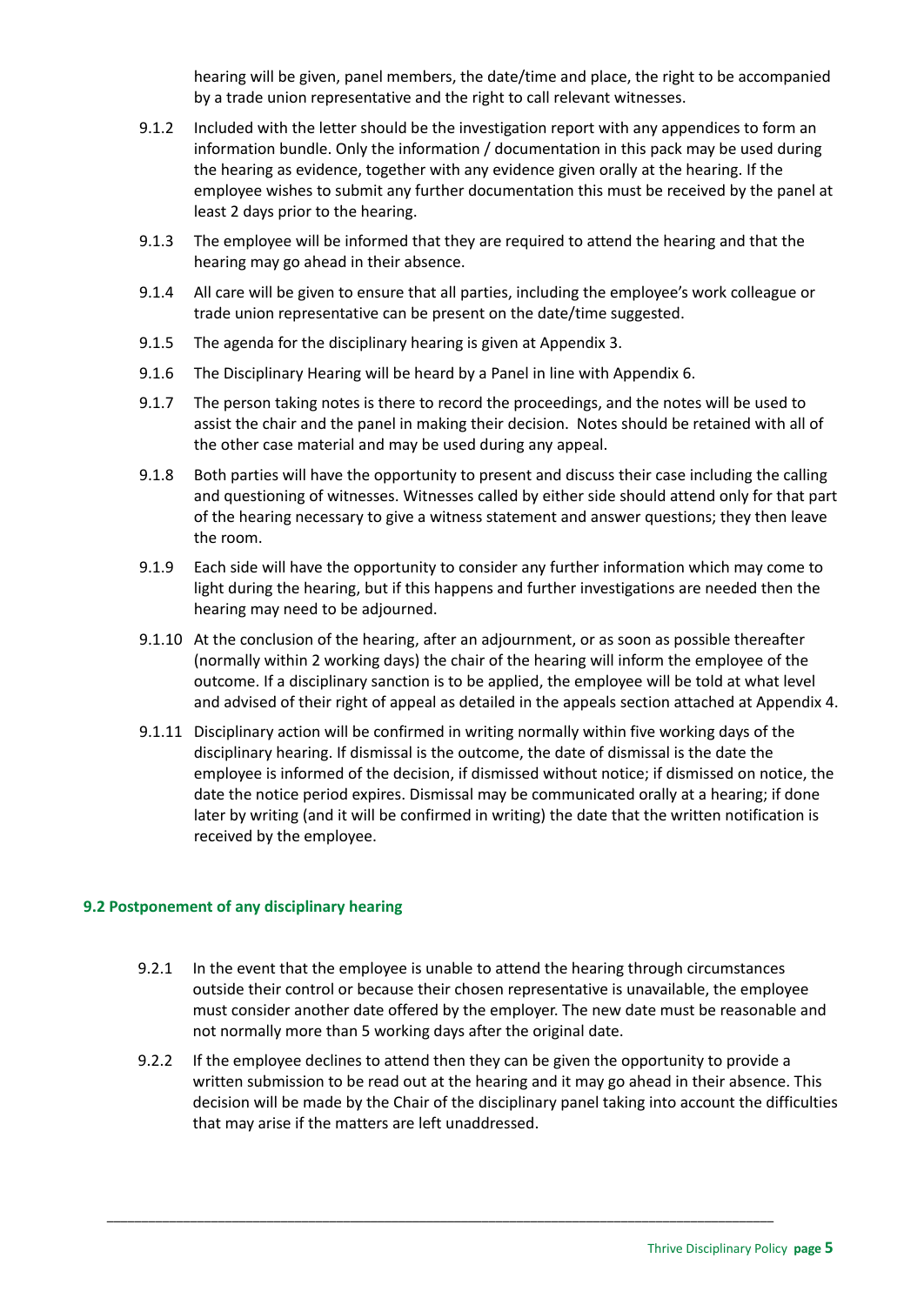9.2.3 If an employee is absent due to sickness during the disciplinary process, the Trusts Sickness Absence Policy will be started. Advice may be sought from the Occupational Health service regarding the employee's ability to take part in the process.

Where an employee is suspended and subsequently notifies management that they are unwell, normal notification/medical certification requirements will apply. Such absence will count against the employee's occupational sick pay entitlement and their absence record.

Reasonable time should be allowed for the employee to recover. However if it is likely that the absence will be prolonged, with the employee continuing to be unfit to take part in an investigation/hearing, the disciplinary process may proceed in his/her absence. The employee's representative may give evidence and state the case for the employee. The employee may provide a written statement.

### <span id="page-6-0"></span>**9.3 The disciplinary hearing outcome**

- 9.3.1 There are seven possible outcome levels.
	- Level 1: Formal Verbal Warning
	- Level 2: Formal Written Warning
	- Level 3: Final Written Warning
	- Level 4: Dismissal with Notice Cumulative Misconduct
	- Level 5: Dismissal without Notice Gross Misconduct
	- Level 6: Action short of dismissal
	- Level 7: No case to answer
- 9.3.2 It is not necessary to progress through all of the above levels of action sequentially.
- 9.3.3 It is possible to move directly to Level 2 or even 3 providing the level of sanction is fair and can be justified.
- 9.3.4 When the level of sanction is decided the employee will be told this in writing, setting out, where applicable:
	- The reason for the sanction including, if applicable, the failure to heed previous warnings.
	- Specific requirements for any improved conduct, and its monitoring, if this is applicable.
	- The likely outcome of a failure to achieve the required improvement if this is applicable. This may be up to and including dismissal.
	- The time for which the warning remains effective, which will normally be 6 months for level 1 and 12 months for 2 and 3. A copy of the warning letter will remain on the employee's personnel file as a matter of record.
	- The right to appeal the decision.
	- Informed of referral to external agencies such as DBS and TRA where these happen.
- 9.3.5 After the hearing it may be appropriate for the employee's line manager to explain the warning and the improvements required – especially if the employee is returning from suspension.

### <span id="page-6-1"></span>**9.4 Disciplinary hearing outcome levels**

9.4.1 **Level 1: Formal Verbal Warning:** If conduct does not meet acceptable standards and the issue has not previously arisen the employee will normally be given a formal verbal warning.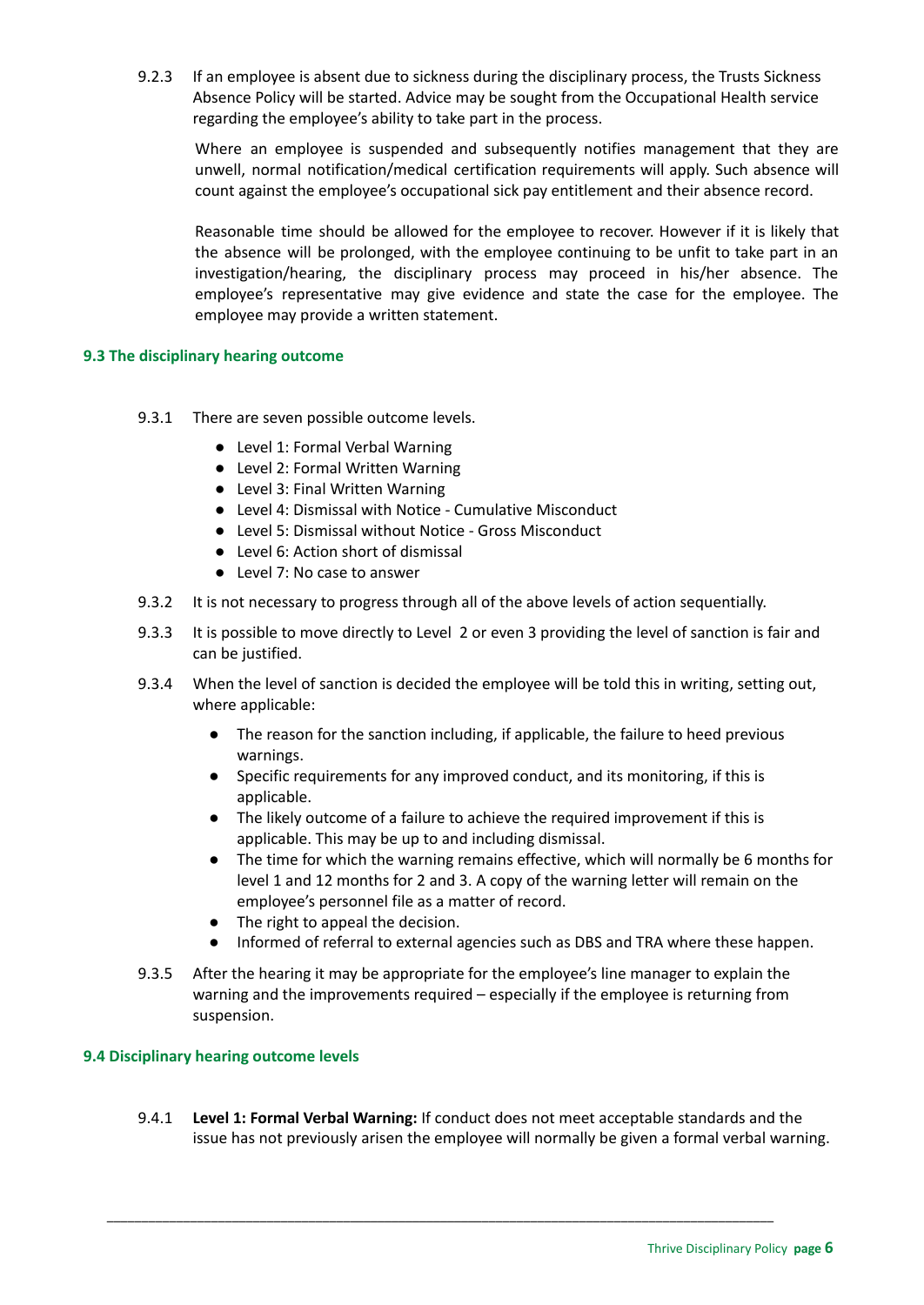- 9.4.2 **Level 2: Formal Written Warning:** A formal written warning will be given in the following circumstances:
	- If the verbal warning proves ineffective and fails to produce the required improvement or another breach of discipline occurs within the timescale of the verbal warning, or
	- If an offence is sufficiently serious to warrant action at this level.
- 9.4.3 **Level 3: Final Written Warning:** A final written warning will be given:
	- If there is still a failure to improve and/or conduct is still unsatisfactory.
	- Another breach of discipline occurs within the timescale of the verbal warning or a written warning.
	- The misconduct is sufficiently serious as to warrant only one written warning but insufficiently serious to justify dismissal (in effect both first and final written warning).
- 9.4.4 **Level 4: Dismissal With Notice - Cumulative Misconduct:** Dismissal with appropriate notice may be the disciplinary action in the following circumstances.
	- Where the employee fails to reach the required level of improvement in conduct and where previous warnings have not been heeded.
	- Where another breach of discipline occurs during the timescale of the final written warning (which is not gross misconduct).
- 9.4.5 **Level 5: Dismissal Without Notice - Gross Misconduct:** Gross misconduct is defined by ACAS as "enough to overturn the contract between employer and employee" it also says the actions must be "…must be very serious…" - see Appendix 2 for some examples. Following the disciplinary hearing and where gross misconduct has been proven, the employee may be dismissed without notice. In this case the date of termination will be the date the employee is informed: either orally at a hearing, or the date the letter advising of the dismissal is received.
- 9.4.6 **Level 6: Action Short of Dismissal:** Where a panel decides that misconduct warrants dismissal but there are extenuating circumstances a final written warning with relegation to a lower graded post could be considered as an alternative. This could only be agreed if the Disciplinary Hearing Panel has confidence and trust in the employee to improve and remain a good employee following the warning. Relegation can be considered if a suitable lower graded post is available and the employee agrees to accept it without salary protection. In this case, a final written warning would be issued in the normal way.
- 9.4.7 **Level 7: No Case To Answer:** Where a panel decides that the disciplinary case is unfounded or unwarranted.

# <span id="page-7-0"></span>**10. Right of Appeal**

10.1 When a warning is issued, or an employee has been dismissed, they will be reminded in the letter of the right to appeal, and details will be given of how to appeal. Details of the appeals process is at Appendix4.

# <span id="page-7-1"></span>**11. Referrals to external agencies**

11.1 Employers have a legal duty to refer to the DBS / Teaching regulation Agency where an employee is suspended or dismissed, consideration must be given as to whether the matter should be reported to any professional bodies which require the reporting of misconduct issues e.g. Disclosure and Barring Service (DBS), Teaching Regulation Agency. Advice should be sought from the Pastoral School Development Lead, and the People Development Lead.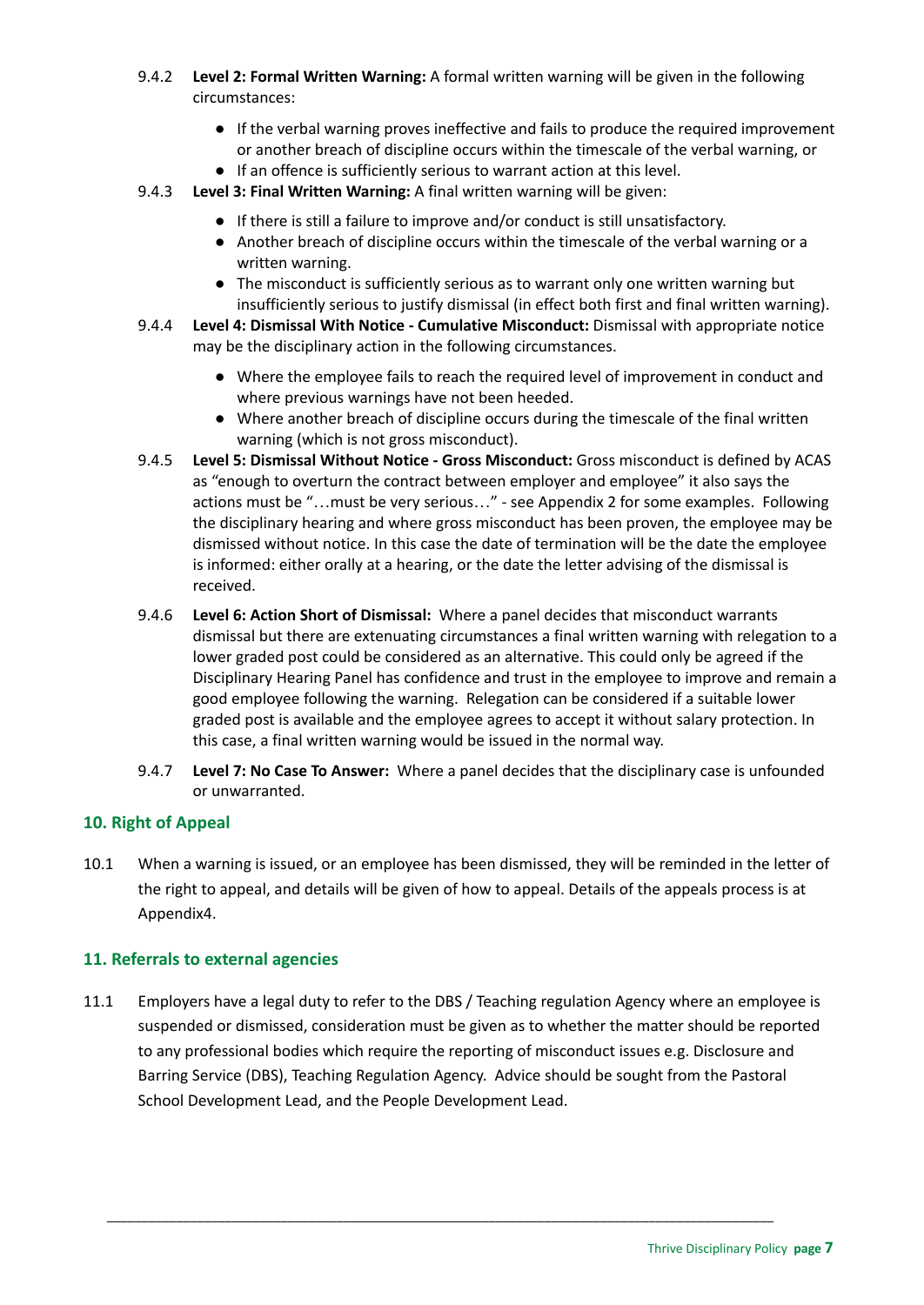### <span id="page-8-0"></span>**Appendix 1: Disciplinary Process Flowchart**

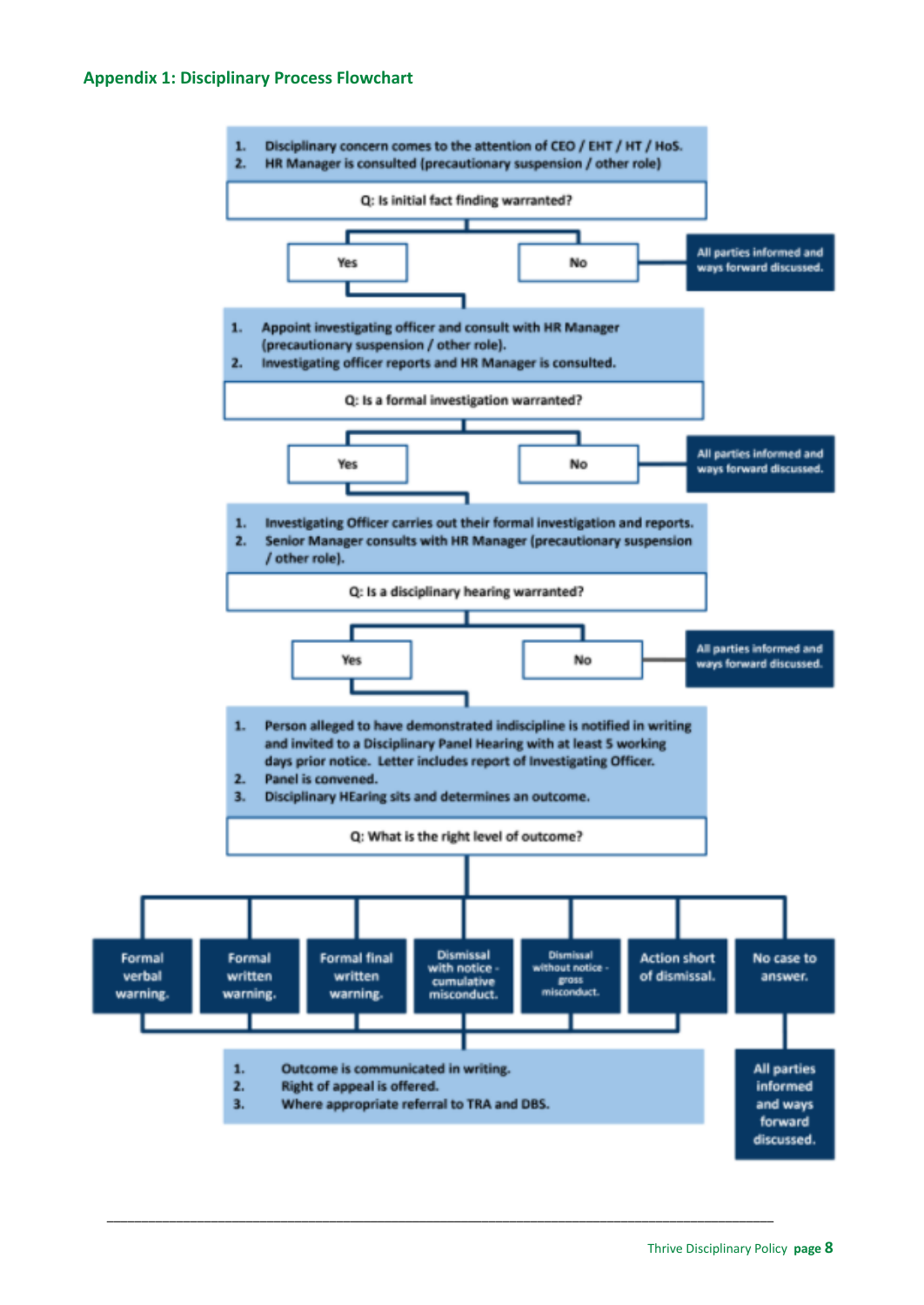# <span id="page-9-0"></span>**Appendix 2: Examples of Misconduct**

Appropriate and professional standards of behaviour and conduct are expected of all employees. Any breach of the disciplinary rules may lead to disciplinary action. Staff should ensure they are aware of the Code of Conduct and they should seek advice if they are unsure from their line manager in the first instance. Staff that witness misconduct are encouraged to report it as to ignore it is to condone the behaviour.

### <span id="page-9-1"></span>**Gross Misconduct**

This is not an exhaustive list of those incidences that could be construed as **gross misconduct**. It is provided as an example of the types of behaviour that could be regarded as such.

- Theft or attempted theft, fraud or fraudulent falsification of accounts, or other official records.
- Deliberate damage to the property of the school or that of any other employee.
- Physical or indecent assaults deemed sufficiently serious to affect an employee's position at work.
- Serious breaches of the School's Policy on the acceptance of gifts and hospitality.
- Serious breaches of confidentiality (unless subject to the protection afforded by theWhistle-blowing Policy/Public Interest (Disclosure) Act 1998).
- Discrimination, bullying or personal harassment of a serious, wilful and/or sustained nature.
- Being incapable of work, or of working safely due to the influence of alcohol or drugs (unless the Capability and/or Occupational Health Procedures are deemed to apply).
- Serious negligence or wilful failure to comply with legal requirements of the School's various policies and procedures such as Health and Safety, Equalities, Data Protection, or any other legal or statutory requirement.
- Serious negligence, which causes or might have caused unacceptable loss, damage or injury.
- Behaviour, which has brought the School or its services into serious disrepute.
- Serious breach of computer security and/or information governance and/or abuse of electronic systems including the misuse of email and/or internet facilities and deliberately attempting to access pornographic, offensive or obscene material.
- Personal misconduct occurring outside of the workplace, including actions which result in the employee being unable to conduct, or unsuitable for, their type of work.
- Serious and sustained insubordination.
- Serious breach of professional codes of conduct/standards.
- Serious misuse of School property or name.

Actions or behaviours that could be construed as gross misconduct may lead the Investigating Officer to conclude that there has been a complete breakdown of trust and confidence between the School and the employee, even where any individual act in itself would not constitute gross misconduct.

It can include convictions for acts committed outside working hours as well as those committed at work and can also result from alleged conduct which is investigated by the criminal law authorities, but does not result in conviction.

# **Note: Incidences described above would normally result in dismissal without notice. Action short of dismissal may be taken in the event of exceptional mitigating circumstances**

### <span id="page-9-2"></span>**Other Misconduct**

This is not an exhaustive list of those instances that could be construed as **serious misconduct** sufficiently serious to warrant formal disciplinary action. The list is provided to give examples of the types of behaviour that could be regarded as such and in some cases they may be viewed as gross misconduct.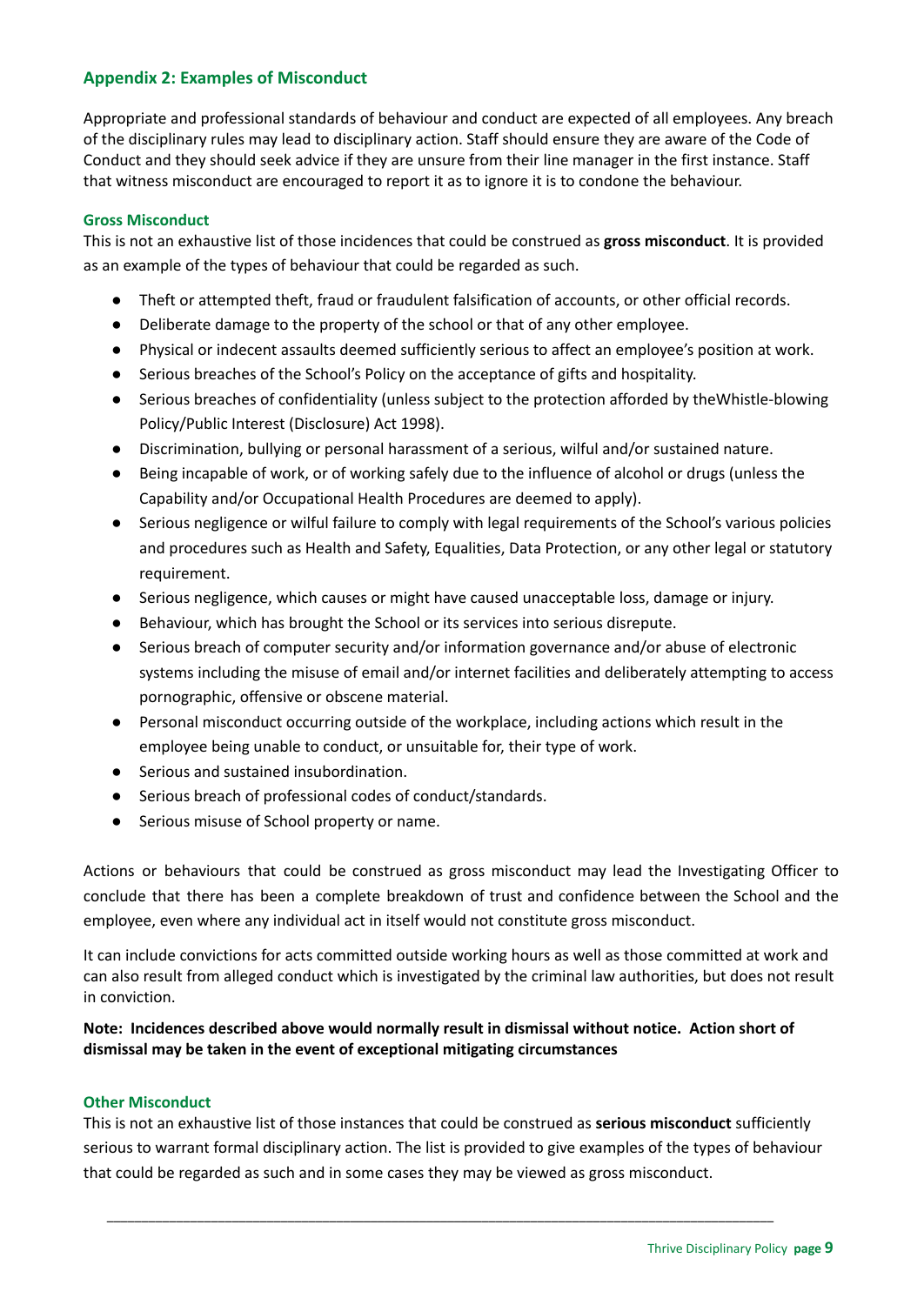- Ignoring reasonable requests and instructions given by management
- Persistent lateness, unauthorised absence, failure to follow sickness absence notification procedures.
- Verbal assault or threat of violence in the workplace to fellow employees or other people.
- Negligence in carrying out duties in accordance with relevant policies and procedures.
- Unauthorised use of the school's resources
- Acceptance of gifts and hospitality in contravention of the School's Policy.
- Personal misconduct occurring outside of the workplace, which is deemed sufficiently serious to affect an employee's position at work.
- Inappropriate use of electronic communications, including email or internet access facilities

- Failure to abide by professional codes of conduct/standards
- Discrimination, bullying or harassment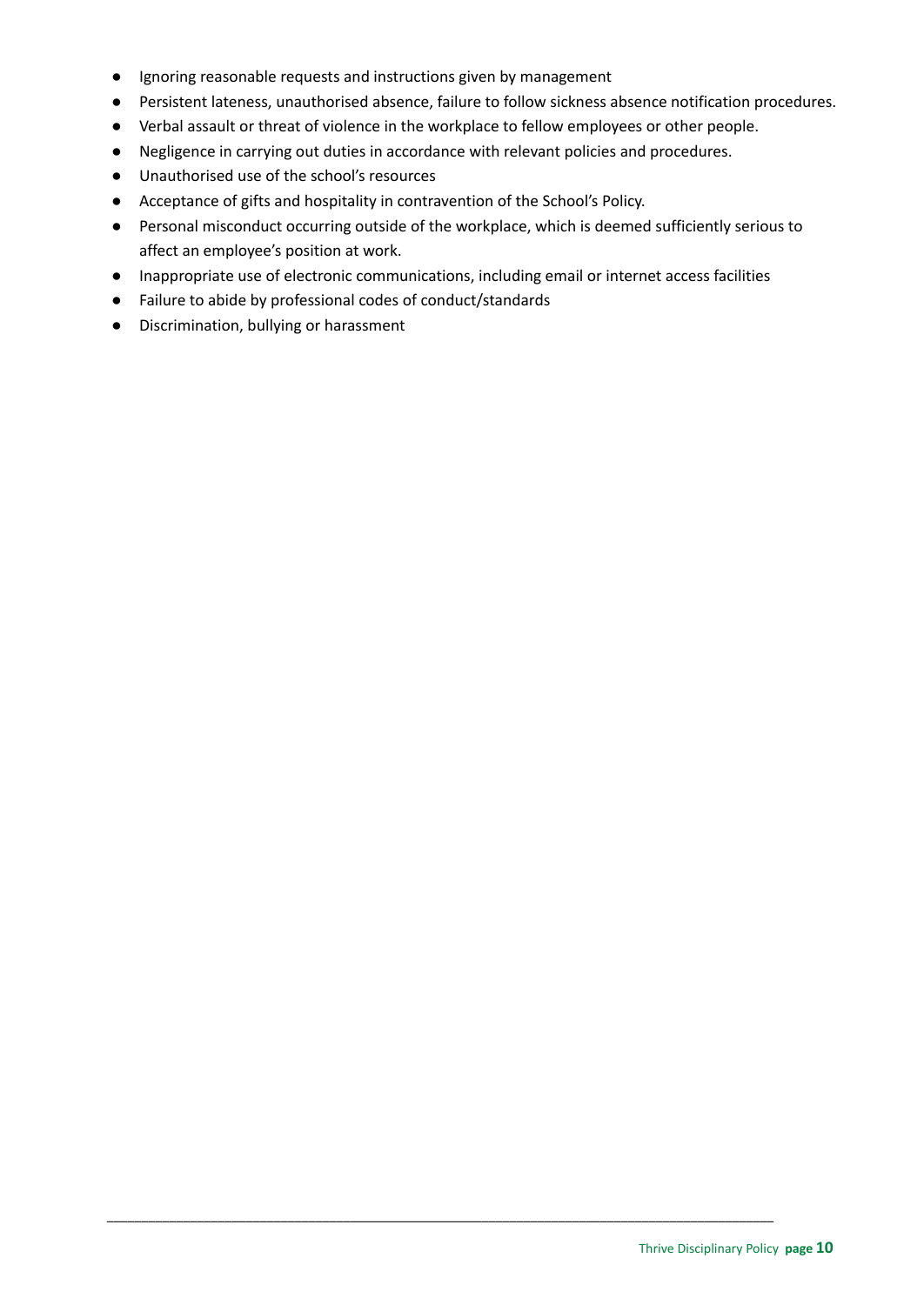# <span id="page-11-0"></span>**Appendix 3: Agenda for Disciplinary Hearing / Disciplinary Appeal Hearing**

**1. Chair introduces all parties and explains the process to be followed.**

**2. The chair establishes control of the meeting and reminds everyone of the requirement for confidentiality.**

3. At an appeal hearing the employee explains their grounds of appeal at this point then the hearing **continues as below.**

### **4. Opening statement by the investigating officer.**

The investigating officer is invited to present the case with reference to the report submitted to the Head/Chair. Pre-arranged witnesses may be called in support of the case who should leave the room after giving evidence and answering questions. Any other supporting evidence will be introduced and explained to the panel – all of which must have been circulated in advance.

### **5. At the end of the presentation, questions will be asked of the investigator by:**

- the employee or their representative. This should not turn into a presentation of the facts as they see them.
- the panel members.

### **6. Opening statement by the employee or their representative.**

The employee or their representative presents the facts as they see them. Pre-arranged witnesses may be called to support their case who should leave the room after giving evidence and answering questions.

### **7. Questions will be asked by:**

- the investigator although this should not turn into a reiteration of the facts as they see them.
- the panel.

### **8. Summing up by the investigating officer.**

The investigator is invited to make any final points.

### **9. Summing up by the employee.**

The employee or their representative is invited to make any final points.

### **10. Panel members consider the matter.**

All parties leave the room except the panel and any adviser working with the panel to take notes and assist with the decision making.

### **11. After the decision is made, all parties will be recalled for the decision (except witnesses).**

The chair of the panel will give the decision and explain the reasoning, point by point if necessary. The employee will be told of their right to appeal the decision to a different panel.

### **12. The decision will be confirmed in writing, by the chair of the panel, within 5 working days.**

**13. In the event that further information or clarification is needed** at any stage from witnesses or others who have left the meeting, then both parties should return to the meeting before questions are asked. Each party can question or comment upon this additional information.

**14. If the facts are disputed** the Head/Panel should decide on the balance of probability what version of the facts they accept.

**15. If new facts emerge** during the presentation of either side which require further investigation, the hearing may have to be adjourned to reconvene when the investigation is completed.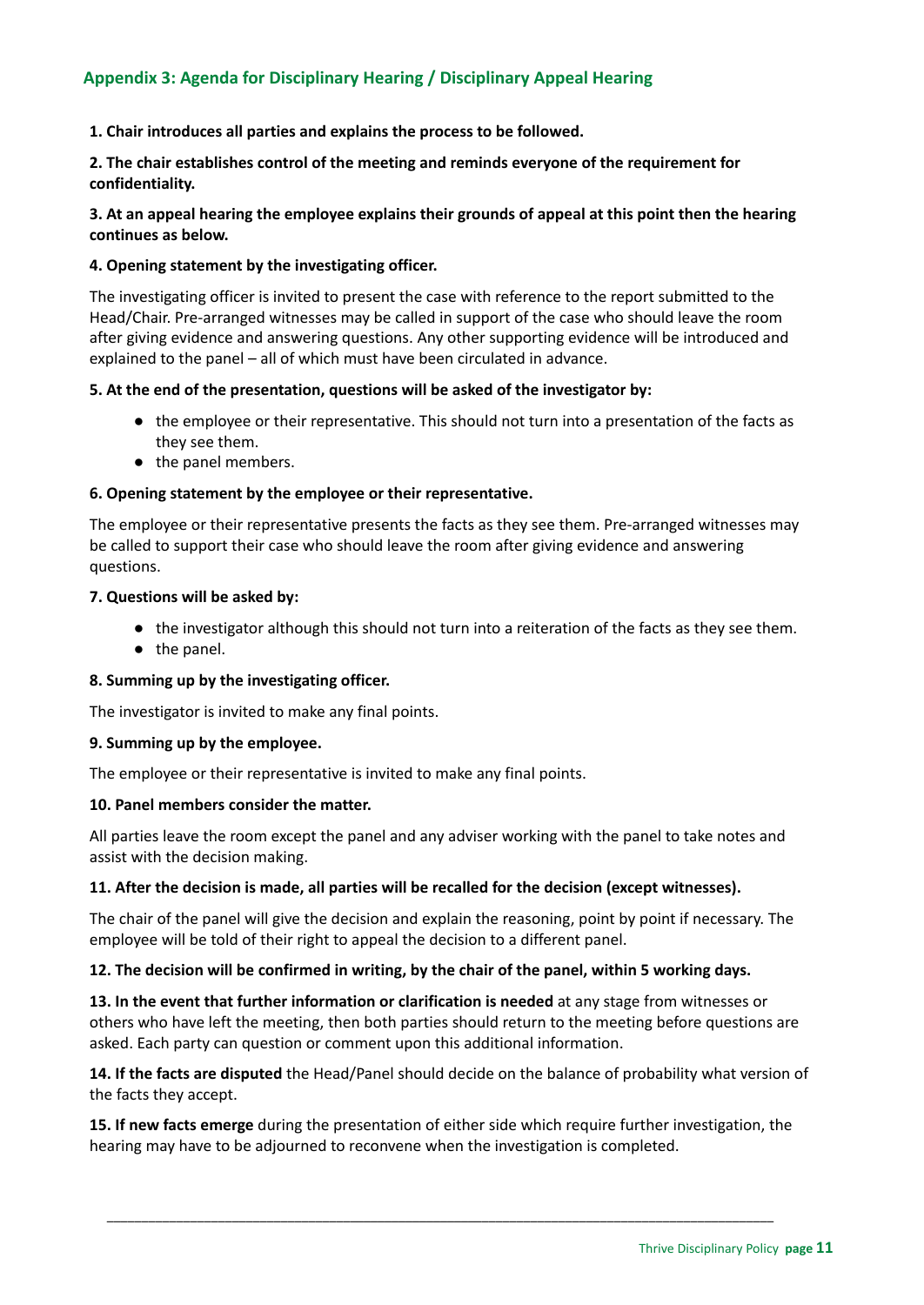# <span id="page-12-0"></span>**Appendix 4: Making a Decision**

In order for the dismissal to be accepted as fair the Panel will need to ensure their action satisfies five cardinal points:

- 1. Has there been as thorough an investigation as is reasonable in the circumstances?
- 2. Do the Panel genuinely believe that the employee has committed the misconduct?
- 3. Have the Panel reasonable grounds on which to sustain that belief?
- 4. Is the misconduct sufficiently serious to justify the disciplinary decision the Panel are contemplating?

\_\_\_\_\_\_\_\_\_\_\_\_\_\_\_\_\_\_\_\_\_\_\_\_\_\_\_\_\_\_\_\_\_\_\_\_\_\_\_\_\_\_\_\_\_\_\_\_\_\_\_\_\_\_\_\_\_\_\_\_\_\_\_\_\_\_\_\_\_\_\_\_\_\_\_\_\_\_\_\_\_\_\_\_\_\_\_\_\_\_\_\_\_\_\_\_

5. Is the decision within the band of reasonable responses of a reasonable employer in the circumstances?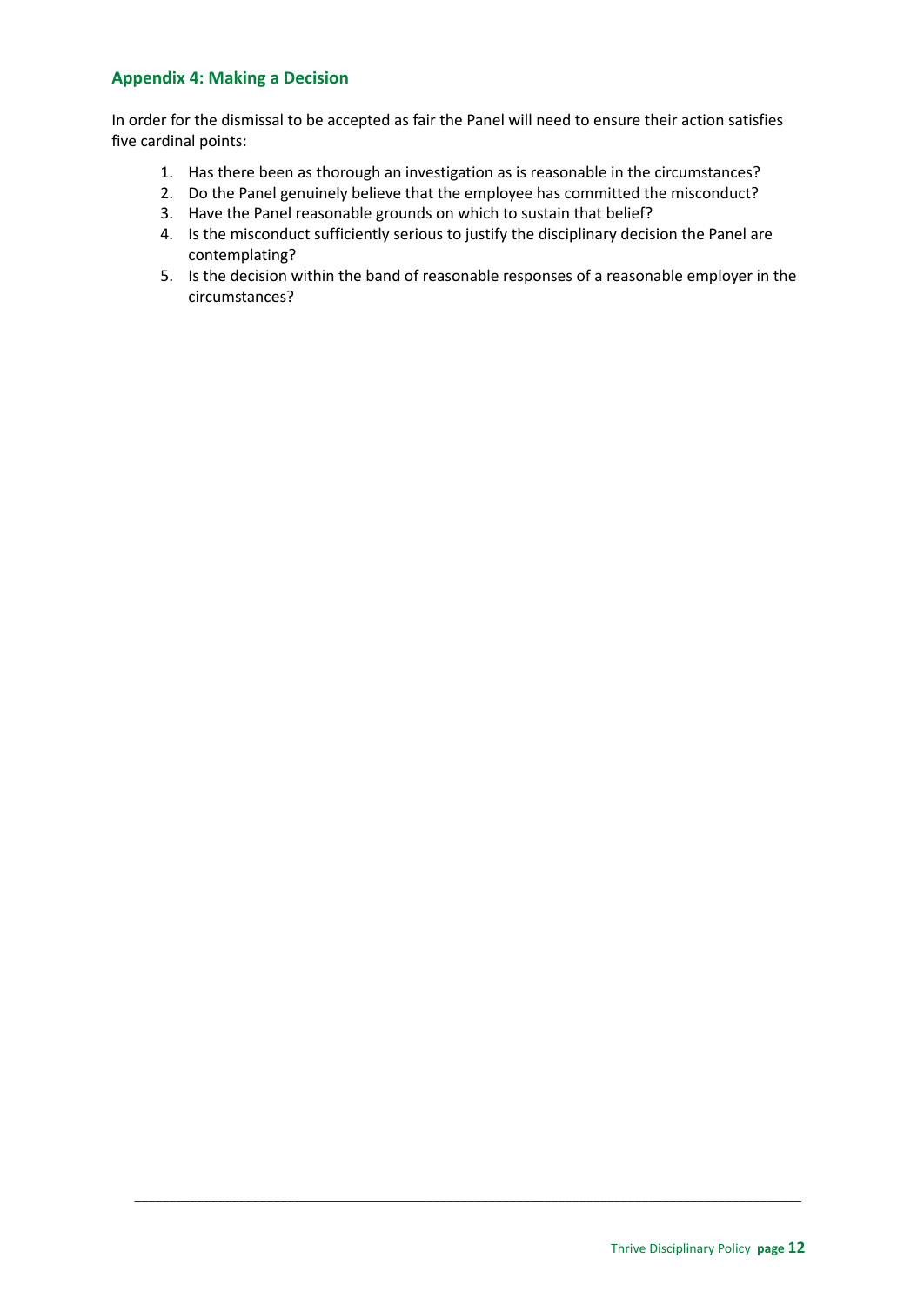# <span id="page-13-0"></span>**Appendix 5: Managing Appeals**

- 1. Employees have the right of appeal against any formal disciplinary sanction. They must give written notice of their decision to appeal within 10 working days of receipt of the letter confirming the sanction and set out the grounds of appeal.
- 2. Appeals will be heard at the earliest opportunity and will be heard by an Appeals Panel, in line with the Scheme of Delegation.
- 3. All parties must submit full documentary evidence to be presented at the hearing together with details of any witnesses they wish to call as soon as possible and no later than 5 working days prior to the Hearing.
- 4. The chair of the Disciplinary Panel may be requested to attend the Appeal Hearing as a witness in order to explain how the decision was reached, and to answer any questions.
- 5. The focus of the Appeal Hearing should be the basis of the decision and sanction imposed by the Disciplinary Panel, in addition to the specific grounds of appeal. This will not under normal circumstances require a full re-hearing of the case and consideration of all of the original evidence. The remit of the Appeal Panel is to satisfy itself that the decision taken by the Disciplinary Panel was reasonable in the circumstances and that due process was followed.
- 6. The outcome of the Appeal Hearing must be confirmed in writing, normally within 5 working days of the date of the hearing.

### **Format of the appeal**

- 7. Any appeal should clearly state what the employee is appealing against and the grounds for their appeal should not just be that they disagree with the outcome. They will fall usually into one of the following categories:
	- a. That the process of the investigation was unfair.
	- b. That the conduct of the hearing did not follow the agreed procedure.
	- c. That the decision of the hearing did not consider all the facts and/or essential information was ignored.
	- d. That the outcome is unfair in relation to the findings.

### **Appeal pack to be circulated and considered by the Chair/panel**

- 8. The appeal pack should include:
	- a. all of the pack considered by the original panel
	- b. any papers tabled and accepted on the day of the original hearing.
	- c. the outcome letter and notes of the original hearing
	- d. the letter of appeal with any supporting documents
	- e. a management response to the appeal, if appropriate

### **Appropriate Process for the Appeal - Limited Appeal or Re-hearing?**

9. Once the appeal documentation is received, the Chair of the panel will scrutinise the papers and will decide if a full re-hearing is necessary or a limited appeal can be held to consider the matters that are the subject of the appeal. The employee should be informed in the letter inviting them to the hearing if the hearing will be heard as a limited appeal so that they can prepare. A copy of the same letter should be sent to the investigator.

### **Limited Appeal**

10. Where the focus of the appeal is that either the process of the investigation or the conduct of the hearing are the main points of appeal then a limited appeal will usually be appropriate and in this case the panel will focus on those details. The Chair of the initial hearing will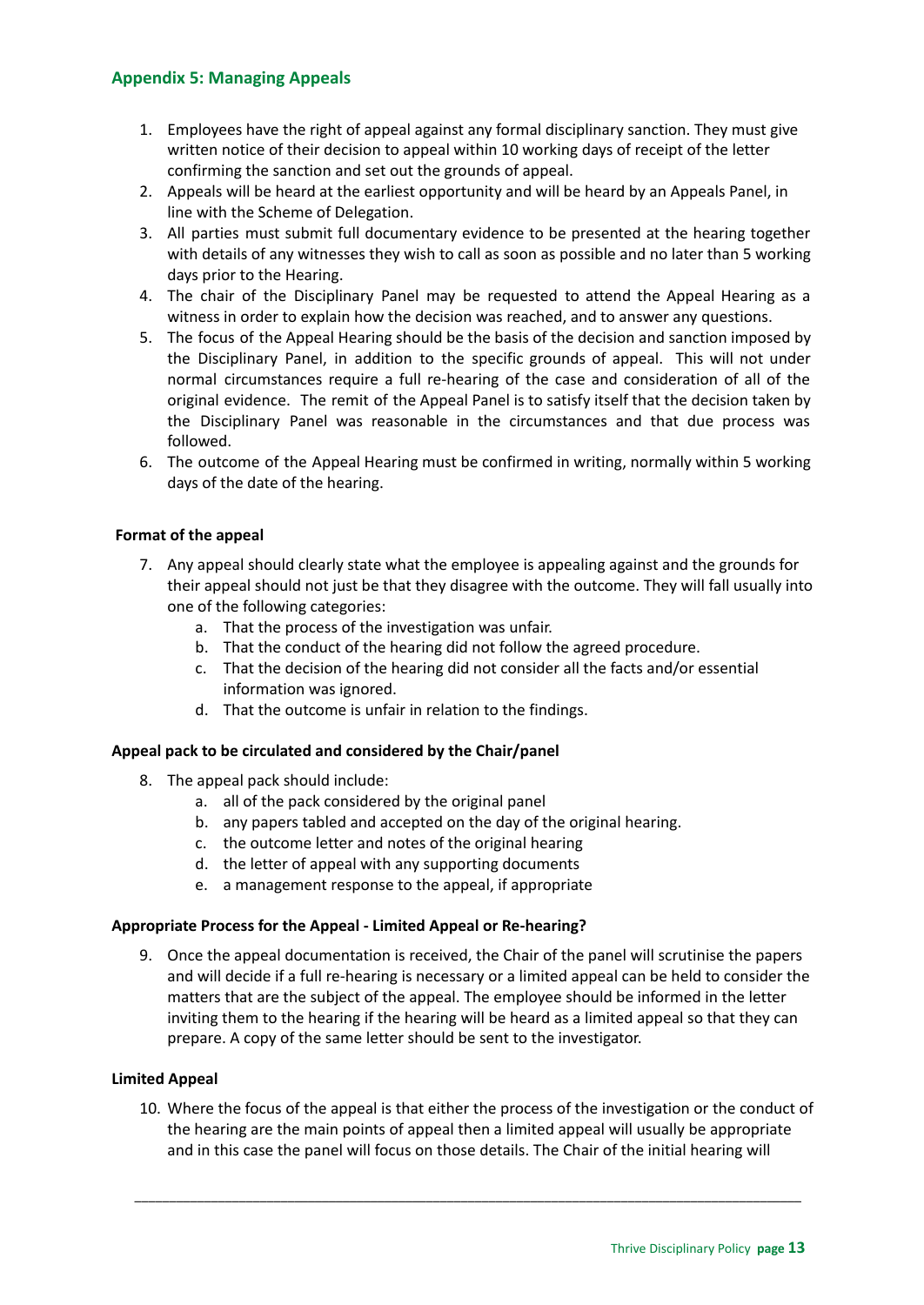usually be called as a witness to accompany the investigating officer.

11. The order of the events at the limited appeal will be the same as the re-hearing.

# **Re-hearing**

- 12. This is likely to be particularly appropriate where the appellant is complaining about the fairness of the decision in all the circumstances or where they state that the panel did not consider all the facts.
- 13. The employee should understand that an appeal hearing will review the management decision which may mean reviewing the whole case. The hearing will focus on any disputed issues, but it may also cover procedural matters, the fairness of the original decision and the emergence of any new evidence that has come to light since the original hearing and could have affected that decision.

# **The Appeal Hearing**

- 14. The procedure for the appeal hearing is slightly different to the original hearing the employee speaks first to explain why they are appealing against the original decision and then the hearing continues in the same format. The procedure is attached at appendix 3.
- 15. The decision of the chair or panel hearing the appeal may be one of the following:
	- a. To reject the appeal, i.e. the original decision was correct. Under these circumstances, the original sanction will stand. Should the original decision have been dismissal, the effective date of termination shall be the date on which the employee was originally dismissed.
	- b. It is possible for the chair of the panel to decide to increase the sanction following consideration of substantial new evidence that was not previously available but is now available to the appeal hearing. In this case the new evidence should have been provided in the appeal pack at least 5 working days prior to the hearing to give the employee the chance to respond to it.
	- c. To uphold the appeal partially. If the appeal is partially upheld, the original decision may be reduced to a lesser one, e.g. a disciplinary first written warning to a verbal warning.
	- d. To fully uphold the appeal, If the appeal is fully upheld, the original decision will be regarded as null and void. The Chair / Panel will recommend the next steps to be taken to implement the decision.
- 16. In exceptional circumstances, the appeal panel may decide that the hearing should be adjourned pending the investigation of new evidence presented by either side. In such circumstances, an HR professional will advise on the process to be followed.